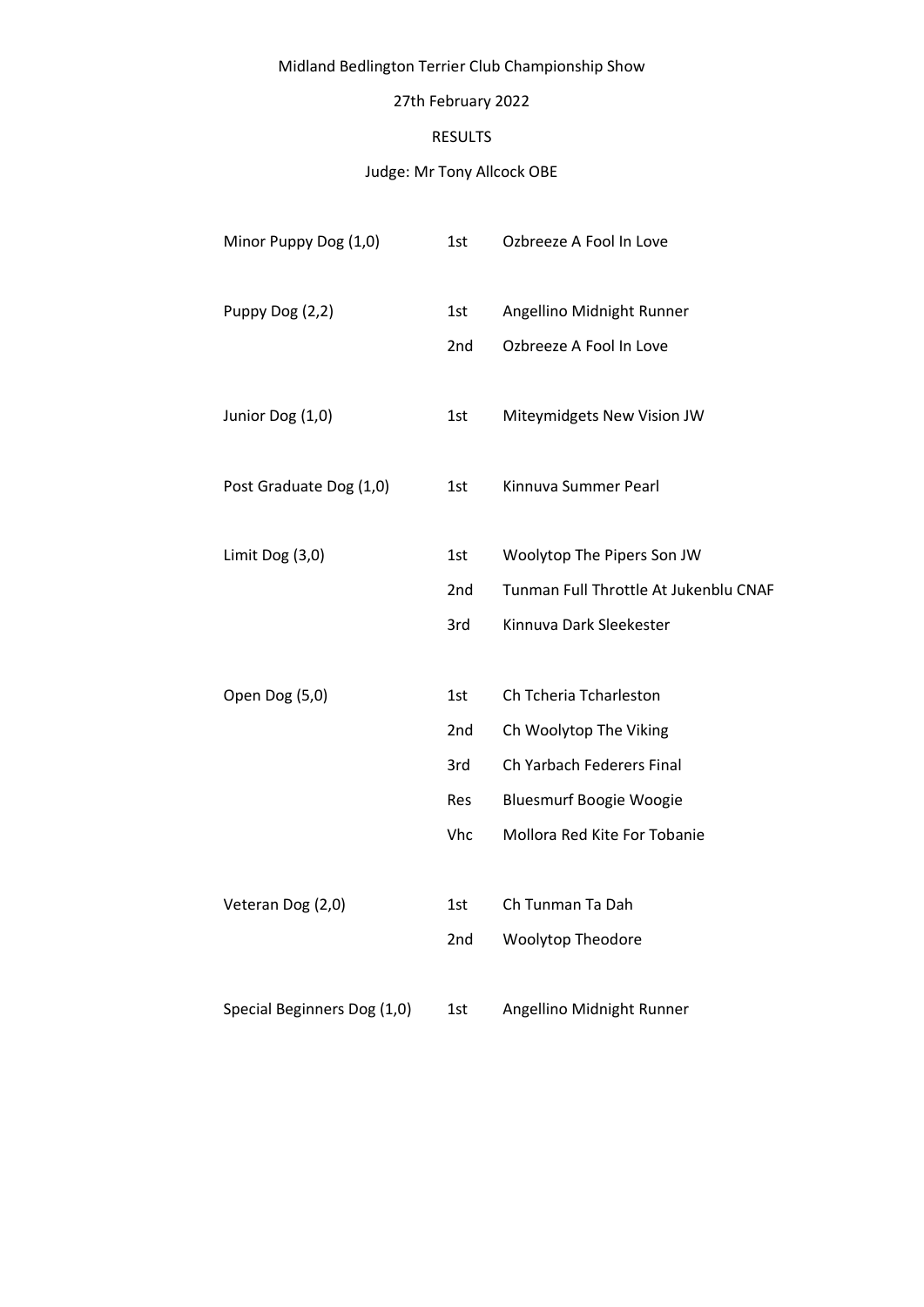Best Dog

### Ch Tcheria Tcharleston

Reserve Best Dog

Ch Tunman Ta Dah

Best Puppy Dog

Angellino Midnight Runner

Best Veteran Dog

Ch Tunman Ta Dah

Best Special Beginners Dog

# Angellino Midnight Runner

Minor Puppy Bitch (0)

| Puppy Bitch (5,0)         | 1st             | Honeymist Pinky Promise                       |
|---------------------------|-----------------|-----------------------------------------------|
|                           | 2nd             | Bowlingbrook Tumbleyweed                      |
|                           | 3rd             | Silverkinn Wittelsbach Gem                    |
|                           | Res             | Dunkeswell Pebble Run                         |
|                           | Vhc             | Silverkinn Sparkle Of Hope                    |
|                           |                 |                                               |
| Junior Bitch (3,0)        | 1st             | Miteymidgets New Varient                      |
|                           | 2 <sub>nd</sub> | Dunkeswell Pebble Run                         |
|                           | 3rd             | Miteymidgets New Direction                    |
|                           |                 |                                               |
| Post Graduate Bitch (6,0) | 1st             | Woolytop Secret Wispa Among Wallaroo          |
|                           | 2nd             | Toolbox Yes Why Not At Squidlyannes (Imp Swe) |
|                           | 3rd             | Rathsrigg Rosabella For Tobanie               |
|                           | Res             | Red Hot Chili Of Lovely Star Generation At    |
|                           |                 | Silverkinn (Imp Fra)                          |
|                           | Vhc             | Miteymidgets New Direction                    |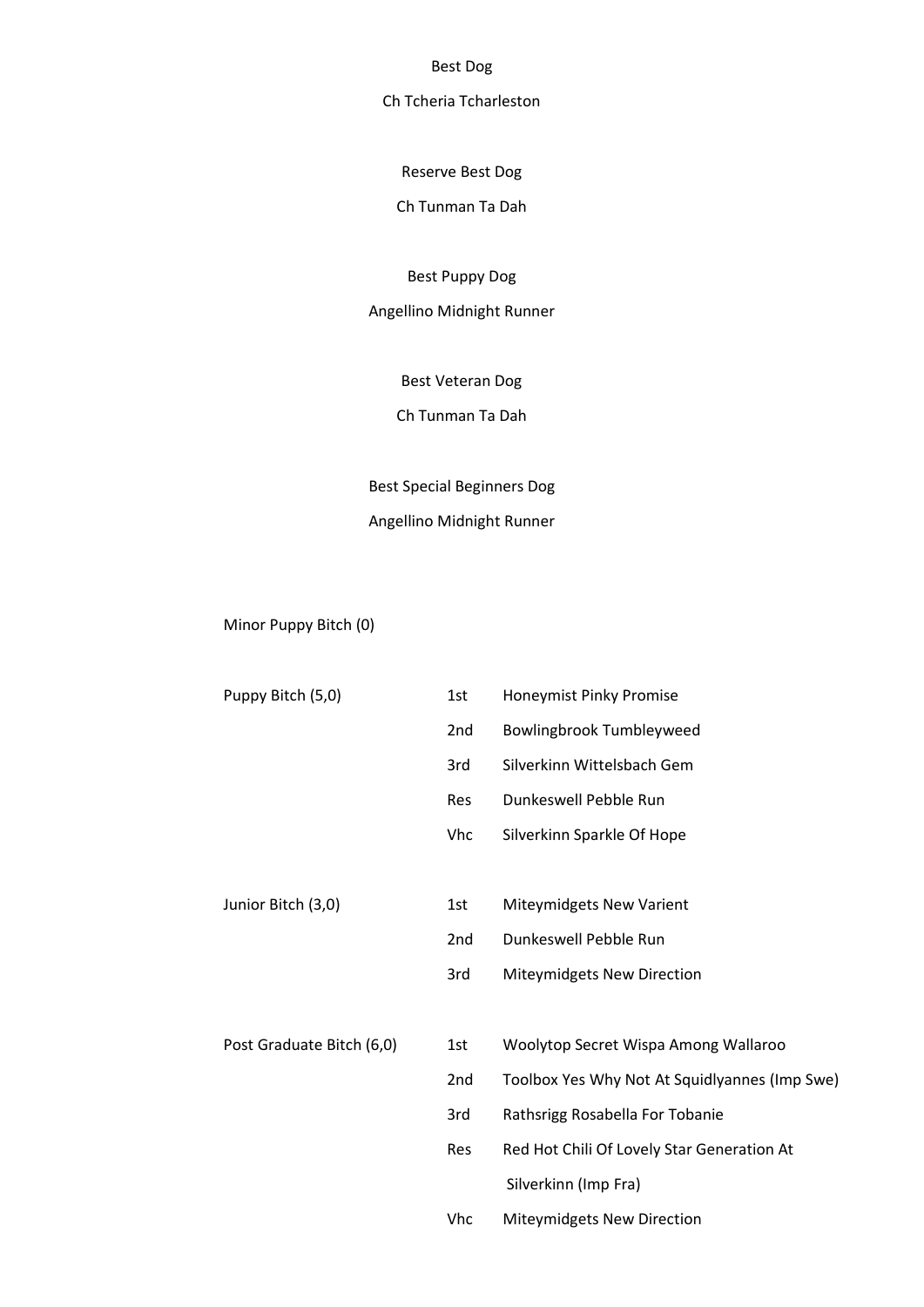| Limit Bitch (7,2)             | 1st             | Woolytop Leading Lady                         |
|-------------------------------|-----------------|-----------------------------------------------|
|                               | 2nd             | Miteymidgest Little Hottie At Squidlyannes    |
|                               | 3rd             | Grace Iz Moskovskoy Bemty (Imp Rus)           |
|                               | Res             | Timberrose Rhapsody In Blue ShCM ShCEX        |
|                               | Vhc             | Kinnuva Hawaiian                              |
|                               |                 |                                               |
| Open Bitch (6,0)              | 1st             | Ch Chaselyne About Thyme                      |
|                               | 2 <sub>nd</sub> | <b>Miteymidgets Tiewie</b>                    |
|                               | 3rd             | <b>Tunman Shine Amite</b>                     |
|                               | Res             | Kinnuva Siam Jewel                            |
|                               | Vhc             | Jobanker Virtuous Veronica                    |
|                               |                 |                                               |
| Veteran Bitch (7,0)           | 1st             | Fralex Culibre Bolyn                          |
|                               | 2nd             | <b>Tcheria Tydfil Of Pengerrig</b>            |
|                               | 3rd             | Miteymidgets Nations Unite at Jukenblu        |
|                               | Res             | Ch Miteymidgets Going Global JW ShCM          |
|                               | Vhc             | Nebercrackers Rosie Blue At Timberose ShCM VW |
|                               |                 |                                               |
| Special Beginners Bitch (2,0) | 1st             | Silverkinn Sparkle Of Hope                    |
|                               | 2nd             | Miteymidgets New Direction                    |
|                               |                 |                                               |